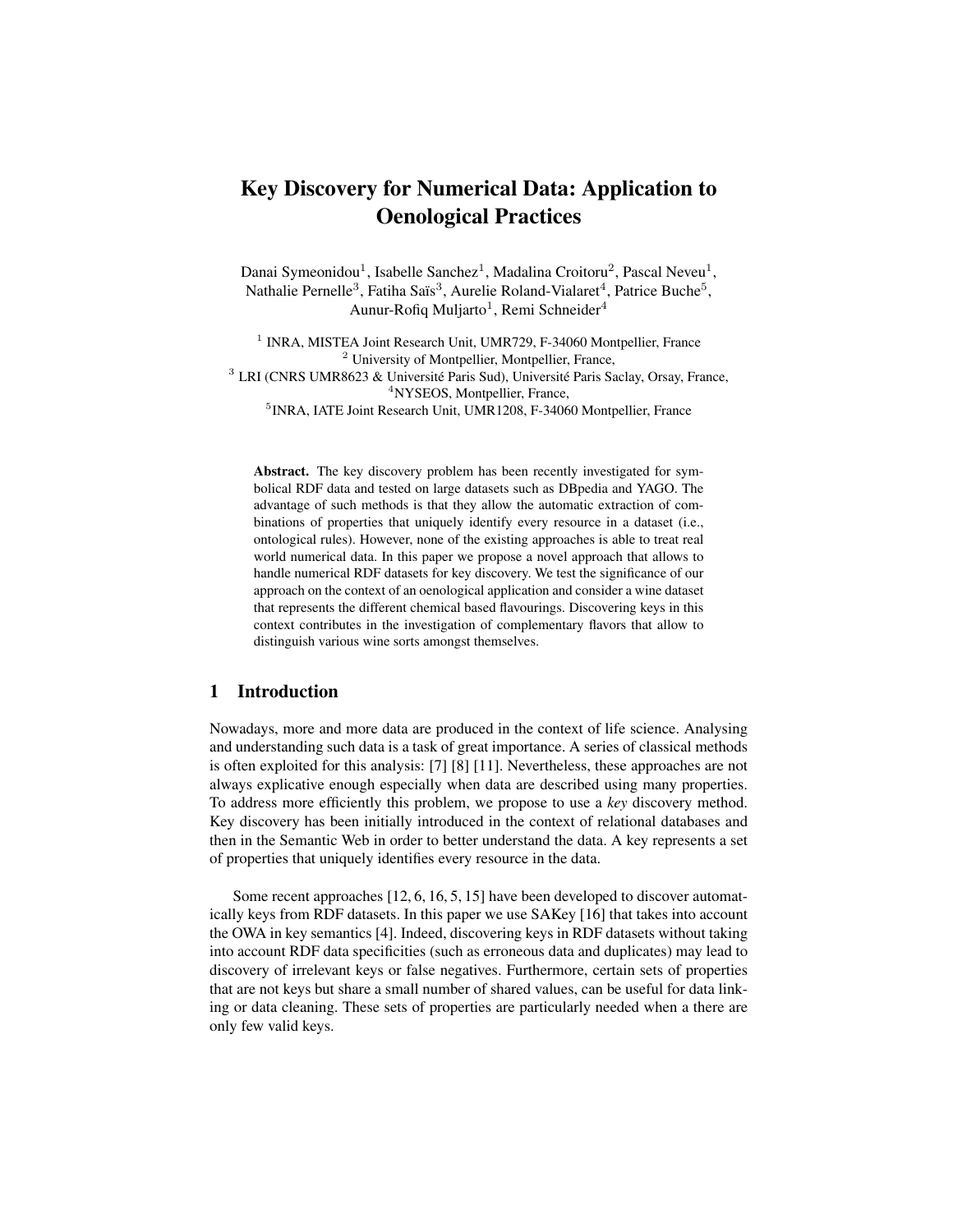While key discovery has already been tested on large datasets with the above mentioned characteristics (such as DBpedia [2] and YAGO [3]) in SAKey [16]), many real world RDF datasets contain numerical data describing results of scientific experiments. The state of the art in key discovery in RDF datasets does not handle experimentally issued numerical data due to the following challenges that *motivate our contribution*:

- First, numerical data are too precise to enable the discovery of relevant keys. Indeed, numerical data as such hold no semantic meaning (especially when handled as Strings).
- Second, the size of the available data is in general not big enough to discover only relevant keys.

Different measures have been used in the litterature to evaluate the quality of the keys, like support and discriminability [6, 16]. However, in the context of numerical data describing scientific experiments, additional quality measures have to be defined.

In this paper we propose *a novel approach that allows to handle numerical RDF datasets for key discovery*. To deal with the numerical data, a preprocessing step is applied to convert numerical data into symbolic data. To do so, we use statistical methods to group numerical data in classes. By grouping the data into classes we exploit the closeness of values of data. The use of quantiles ensures that the values are distributed in equal-size groups. The numbers of groups were defined in order to have significant probability mass. Based on the obtained symbolic classes we apply SAKey to discover keys that are valid in this preprocessed data. Finally, two new quality measures are defined and used to evaluate the discovered keys. The first method is based on the property value distribution in the dataset and the second method is based on correlations that can be found between key properties.

In order to demonstrate the practical use of our method we test this approach on a dataset that describes wines obtained from the Pilotype project<sup>1</sup>. The dataset contains a set of numerical values regarding different chemical components that give the flavour of wines. In this application setting, the discovered keys can be used to discover flavour complementarity, unknown from the experts, that allow to distinguish various wine sorts amongst themselves. We have also described the dataset from a statistical point of view using principal component analysis (PCA) on the raw data (without quantile classification). This allowed us to have a more global view of the dataset and to see the way the properties (i.e., the different flavours) are correlated amongst each other. We have then validated the keys obtained with domain experts and discussed their interest with respect to the statistical analysis.

<sup>&</sup>lt;sup>1</sup> http://www.qualimediterranee.fr/projets-et-produits/consulter/les-projets/theme-1agriculture-competitive-et-durable/das2-tic-chaine-alimentaire/theme-1-developper-uneagriculture-competitive-et-durable/das-2-contribution-des-tic-a-la-chaine-alimentaire-enamont/pilotype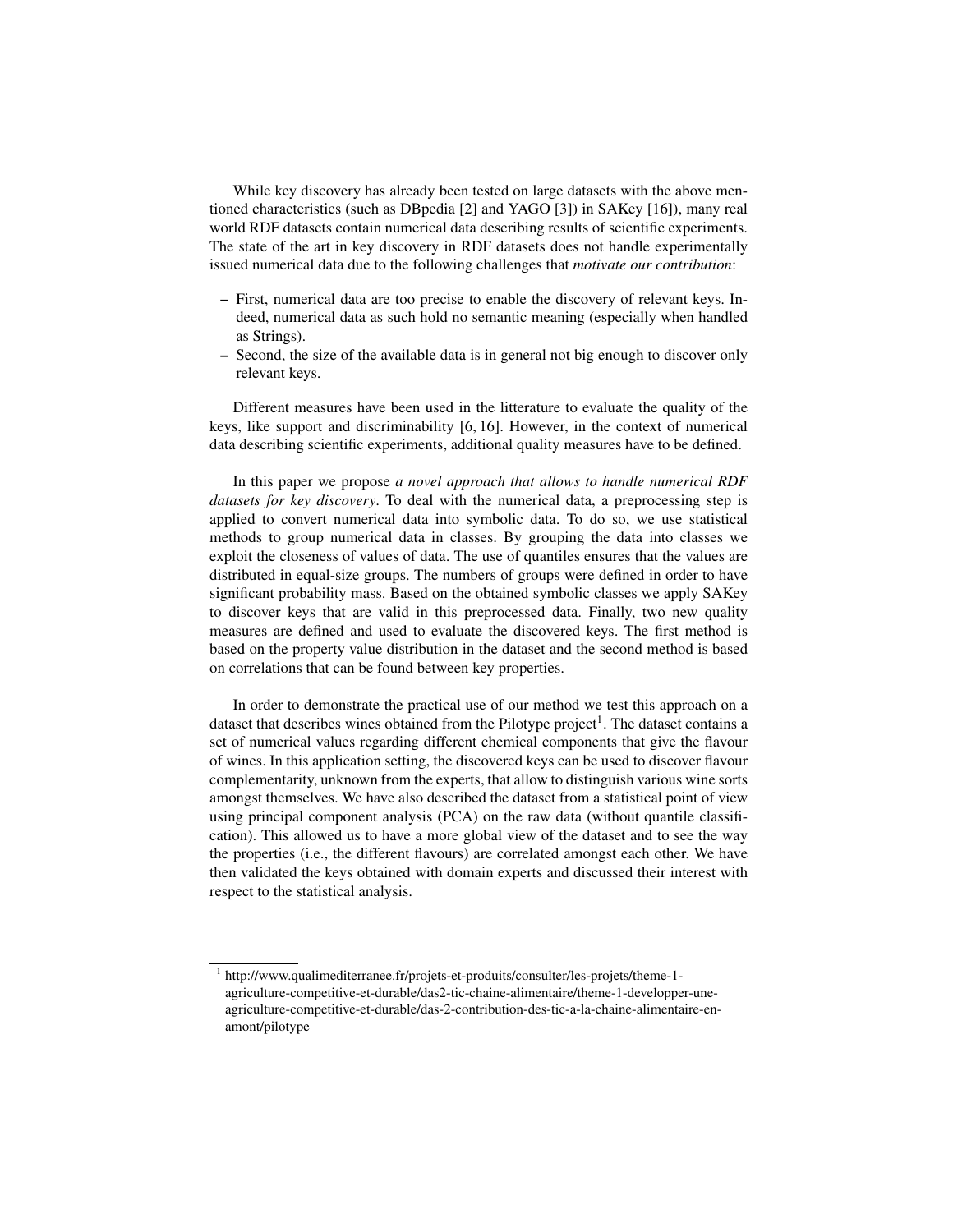The contribution of this paper is *three fold*:

- From a *methodological point of view* we extend upon the state of the art in two directions. We provide the first approach in the literature dealing with key discovery numerical data issued from experiments. We introduce novel quality evaluation criteria for such keys and discuss them in context of existing work.
- From an *application point of view* our results are extremely important as we use key discovery on (1) a domain where the interpretation of keys can only be done by domain experts and (2) for a dataset that prevents the discovery of such keys manually by the expert. This calls for both *(i)* statistical analysis to quantitatively validate the different keys found and *(ii)* a qualitative analysis to validate the interest of keys for the application.
- From an *interdisciplinary point of view* this paper successfully demonstrates the added value of putting together results issued from Computer Science, Statistics and Oenology.

This paper is organised as follows. In Section 2 we introduce the methodology proposed for the key evaluation. Then, in Section 3 we show how our method is applied in the case of a Wine dataset and we present the experimental results. In Section 4, we provide an analysis of the keys discovered and finally in Section 5 we discuss about the related works existing in this domain and we propose future works.

## 2 Numerical Key Discovery Methodology

A key is a set of properties that uniquely identifies every resource in a data knowledge base. In the context of Semantic Web, keys are defined for a specific class. Keys are used in several tasks such as data linking but can also be very useful to understand the data.

In this work we employ an automatic key discovery method, as the task of defining keys is very difficult for domain experts. Experts may define erroneous keys. Moreover, the more the data are described by many properties, the harder it becomes for a human expert to define all the possible keys. Please note that in experimental setting data experts may not be aware of the existence of keys. Furthermore, it has been shown in [12] that keys automatically discovered are relevant and can even be more significant than keys defined by experts.

Our numerical key discovery approach aims to discover keys in numerical experimental data. The approach is performed in several steps shown in Figure 1. In the preprocessing step, numerical data are transformed to obtain a symbolic interpretation. Then we apply SAKey to discover a set of minimal keys.

In what follows, we first present the preprocessing step, then the key discovery approach used in this work is described. Finally, several measures that can be used to evaluate the quality of the discovered keys are proposed.

#### 2.1 Data Pre-processing

As previously explained, if we treat the data as purely numerical we get a lot of keys (since the numerical data is treated as simple Strings). Therefore, we need a way to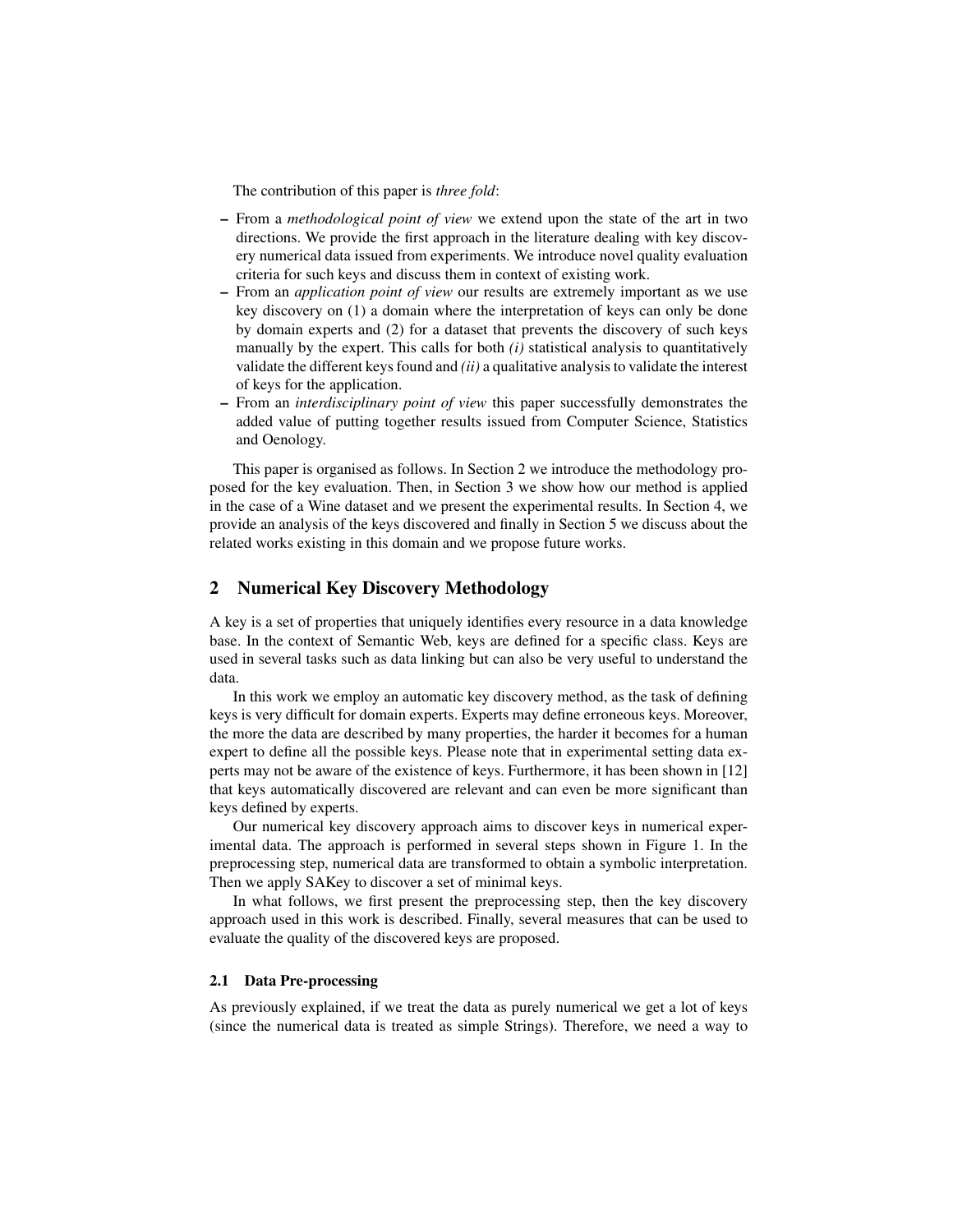

Fig. 1. Method Steps Followed In This Paper

cluster the data. Quantiles are cutpoints dividing a set of observations into equal sized groups. q-Quantiles are values that partition a finite set of values into q subsets of (nearly) equal sizes. By using quantiles, we reduce the number of values and potentially decrease the number of naive keys, so we can now take advantage of knowledge of how the properties that might work together form keys. Different strategies for computing the quantiles can be found in [11].

Intuitively, accepting only few groups may lead real keys to be not lost. On the contrary, allowing many groups can lead to the discovery of keys that are not valid in the real life. In general, more the data are grouped in few groups/many groups, more the number of properties that are involved in a key increases/decreases respectively. Therefore, choosing the appropriate size of groups can play a very significant role in the obtained results.

#### 2.2 Key Discovery

We use SAKey [16] to discover automatically keys in the preprocessed data. SAKey is an approach that is able to discover keys in very large RDF datasets even under the presence of erroneous data or duplicates. To deal with the errors in data, SAKey discovers *almost keys*, i.e., sets of properties that are not keys due to few exceptions in the data. A set of properties is a *n*-almost key if there exist at most *n* instances that share values for this set of properties. Formally, the set of exceptions  $E_P$  corresponds to the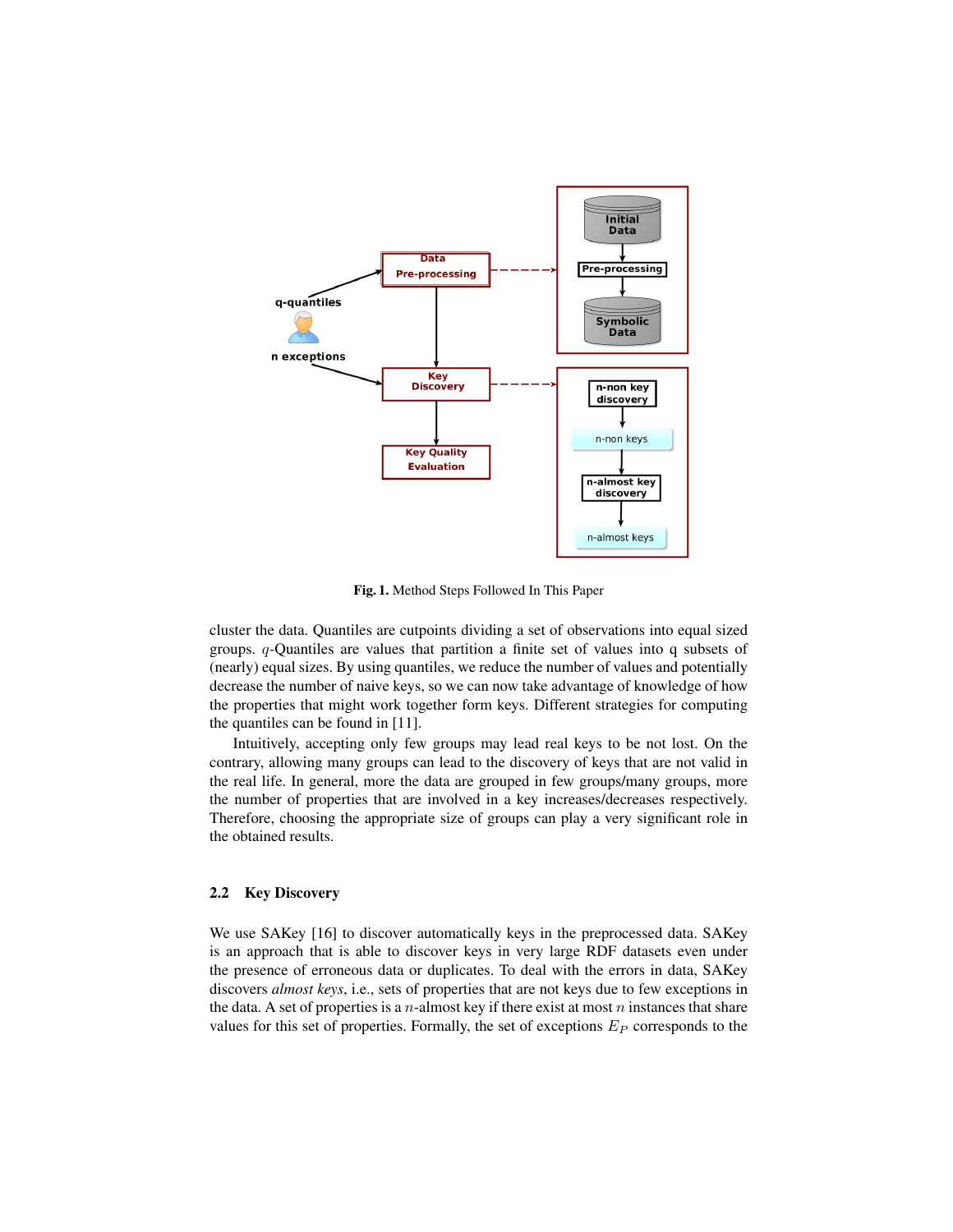set of instances that share values with at least one instance, for a given set of properties P.

**Definition 1. (Exception set).** Let c be a class ( $c \in C$ ) and P be a set of properties  $(P \subseteq P)$ *. The exception set*  $E_P$  *is defined as:* 

$$
E_P = \{ X \mid \exists Y (X \neq Y) \land c(X) \land c(Y) \land (\bigwedge_{p \in P} \exists Up(X, U) \land p(Y, U)) \}
$$

*where* X *and* Y *are instances of the class* c*.*

For example, in the D1 dataset showed in Figure 2 we have:

$$
E_{\{d1: producer\}} = \{w1, w3\}
$$

Using the exception set  $E_P$ , a *n*-almost keyis defined in [16] as follows:

**Definition 2.** (*n*-almost key). Let *c* be a class ( $c \in C$ ), P be a set of properties ( $P \subseteq P$ ) *and n an integer. P is a n*-almost key *for c if*  $|E_P| \le n$ .

This means that a set of properties is considered as a  $n$ -almost key, if there exist from 1 to n exceptions in the dataset.

By definition, if a set of properties  $P$  is a *n*-almost key, every superset of  $P$  is also a *n*-almost key. Therefore, this approach discovers only minimal *n*-almost keys, i.e.,  $n$ -almost keys that do not contain subsets of properties being  $n$ -almost keys for  $n$  fixed.

To illustrate this approach, let us introduce an example. Figure 2 contains descriptions of wines. Each wine can be described by the region it produced in, the name of the producer and finally its color.

#### Dataset D1:

 $dl: \textit{Wine}(w1), \textit{dl:} region(w1," \textit{Bordeaux}''), d1: product(w1," \textit{Dupont}''),$  $d1:color(w1," White''),$ 

 $d1: \text{Wine}(w2), d1: \text{region}(w2,'' \text{ Bordeaux}''), d1: \text{producer}(w2,'' \text{Baudin}''),$  $d1:color(w2," Rose''),$ 

 $dl: \textit{Wine}(w3), \textit{dl:} region(w3," \textit{Languedoc}''), d1: product(w3," \textit{Dupont}'')$  $d1:color(w3,"Red''),$ 

 $dl: \textit{Wine}(w4), \textit{d1:} region(w4,'' \textit{Languagedoc}''), d1: producer(w4,'' \textit{Foure}''),$  $d1:color(w4,"Red'').$ 

#### Fig. 2. Example Of Wine RDF Data

In this example, the property  $d1:region$  is not a key for the class  $Wine$ . Indeed, there exist two wines,  $w1$  and  $w2$ , produced in  $Bordeaux$  and similarly,  $w3$  and  $w4$ in Languedoc. Considering each wine that shares the region of production with other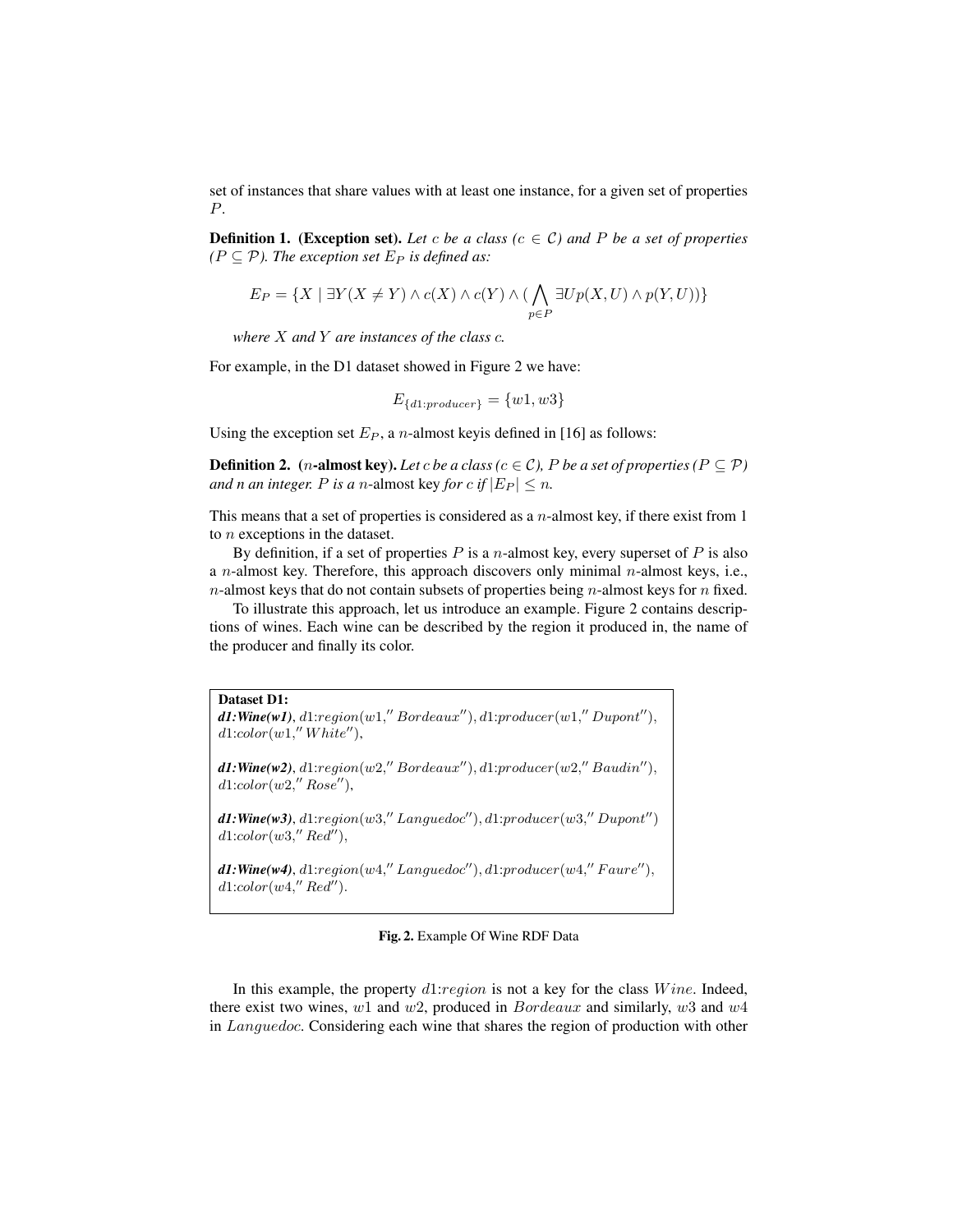wines as an exception, there exist 4 exceptions for the property  $d1:region$ . Thus, the property d1:region is a 4-almost key in this example since it contains at most 4 exceptions. Obviously, this property does not refer to a meaningful key since it contains the maximum number of exceptions (i.e., the number of exceptions is equal to the number of instances). Similarly, the property  $d1:color$  is a 2-almost key. Regarding composite keys, the composite key  $\{d1: region, d1: producer\}$  is a 0-almost key. Similarly,  ${d1:product, d1:color}$  is a 0-almost key.

The problem of discovering the complete set of keys automatically from the data is #P-hard [9]. Therefore, using a simplistic way to discover keys would not be appropriate. To validate if a set of properties is a n-almost key for a class c in a dataset D, a naive approach would scan all the instances of a class  $c$  to verify if at most  $n$  instances share values for these properties. Even in the cases where a class is described by few properties, the number of candidate  $n$ -almost keys can be huge. For example, let us consider a class c that is described by 60 properties. In order to discover all the *n*-almost keys that are composed of at most 5 properties, the number of candidate  $n$ -almost keys that should be checked would be more than 6 millions. Therefore, efficient ways to discover keys are necessary.

An efficient way to obtain *n*-almost keys, as already proposed in  $[14, 12, 16]$ , is to discover first all the sets of properties that are not  $n$ -almost keys and use them to derive the *n*-almost keys. Indeed, to show that a set of properties is not a *n*-almost key, it is sufficient to find only  $(n+1)$  instances that share values for this set. The sets that are not n-almost keys, are defined first in SAKey as n*-non keys*. A n-non key is defined as follows:

**Definition 3.** (*n*-non key). Let *c* be a class ( $c \in C$ ), P be a set of properties ( $P \subseteq P$ ) *and n an integer.* P *is a n*-non key *for* c *if*  $|E_P| \ge n$ .

For example, the set of properties  $\{d1:region, d1:color\}$  is a 2-non key (i.e., there exist at least 2 wines sharing regions and colors).

SAKey discovers maximal  $n$ -non keys, i.e.,  $n$ -non keys that are not subsets of other n-non keys for a fixed n. Indeed, as shown in [14], minimal keys can be derived from maximal non keys. Once the discovery of  $n$ -non keys is completed, the approach proceeds to the next step which is the derivation of  $n$ -almost keys from the set of  $n$ -non keys. In SAKey, an efficient strategy for the derivation of  $n$ -almost keys has been introduced.

#### 2.3 Key Quality Measures

To evaluate the quality of the discovered keys, different quality measures are proposed. Since the number of discovered keys can be numerous, strategies that allow the selection of the most significant ones are needed. Depending on the characteristics of the dataset one or more of the following quality measures can be chosen.

Key Support. To begin with, the support, a classical measure used in data mining, can be exploited. The support, denoted as *S\_k*, represents the ratio of number of instances described by the set of properties involved in a key *k* to number of instances described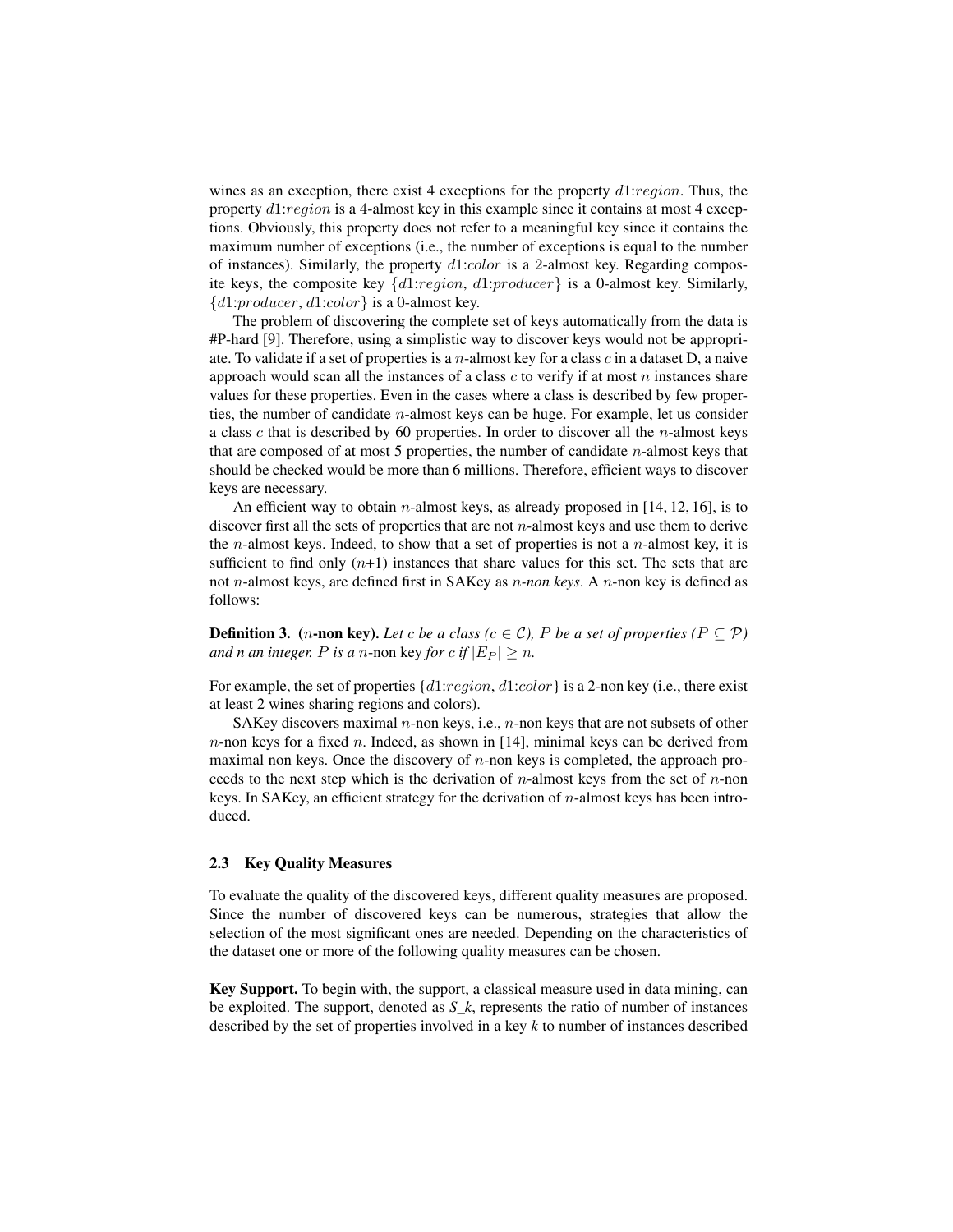in the data. Intuitively, a key is significant when it is applicable to an important part of the data. Nevertheless, when all the instances are described by the same set of properties, the support cannot be exploited to compare the quality of different keys.

Key Exceptions. A second measure is the number of exceptions  $|Ep|$  presented in Section 2.2 [16]. Even if keys with exceptions can be interesting, when the number of exceptions increases significantly, the quality of the discovered keys decreases.

Key Size. Keys composed of numerous properties can be difficult to evaluate. Therefore, we tend to select simple keys composed of few properties. This criteria is also taken into account in the next measure.

Key Probability. While discovering keys from the data, sets of properties that are not real keys may be discovered. More precisely, the property value distribution can be taken into account to evaluate the probability of a discovered key to have at least two instances that share values.

Given a set of properties, more it is probable to have at least two instances sharing all values for this set of properties, more this set of properties is considered significant when discovered as key [1].

For example, in a wine dataset describing 100 distinct wines, containing among others the properties  $wineName$  and  $YearProduction$ . If we have 20 distinct wine names and 5 distinct years of production the probability that every couple of these properties is unique is very low. Therefore, if  $wineName, YearProduction$  is discovered to be a key, we consider that its quality is very high.

We compute the probability using the following formula:

$$
Pr_k = 1 - e^{-\frac{n(n-1)}{2p}}
$$

where *n* is the number of instances described in the data,  $p = \prod_{i=0}^{j} m_i$  with j representing the number of properties participating in the key  $k$  and  $m_i$  is the number of distinct values of each property participating in the key.

In practice, we can set a threshold that acts as a probability lower bound that allows us to decide whether to consider a key or not.

Property Correlation and PCA. The more correlated the properties are the less informative a key is. Indeed, in such cases, its properties give intuitively the same kind of information [10]. PCA (Principal Component Analysis) is a multivariate procedure used to reduce the dimensionality of a dataset while retaining as much information as possible. PCA provides a description of the dataset by projecting the data onto new reduced dimensions that are linear combinations of the properties of the dataset. It can be used to graphically study the property correlation between properties with respect of the reduced dimensions. It also allows to visualise the individuals (the instances of the dataset and their respective values for the properties) on the reduced dimensions. However, sometimes, if the number of reduced dimensions is higher than a given threshold (still lower than the initial number of properties) the results could be difficult to interpret for a human expert.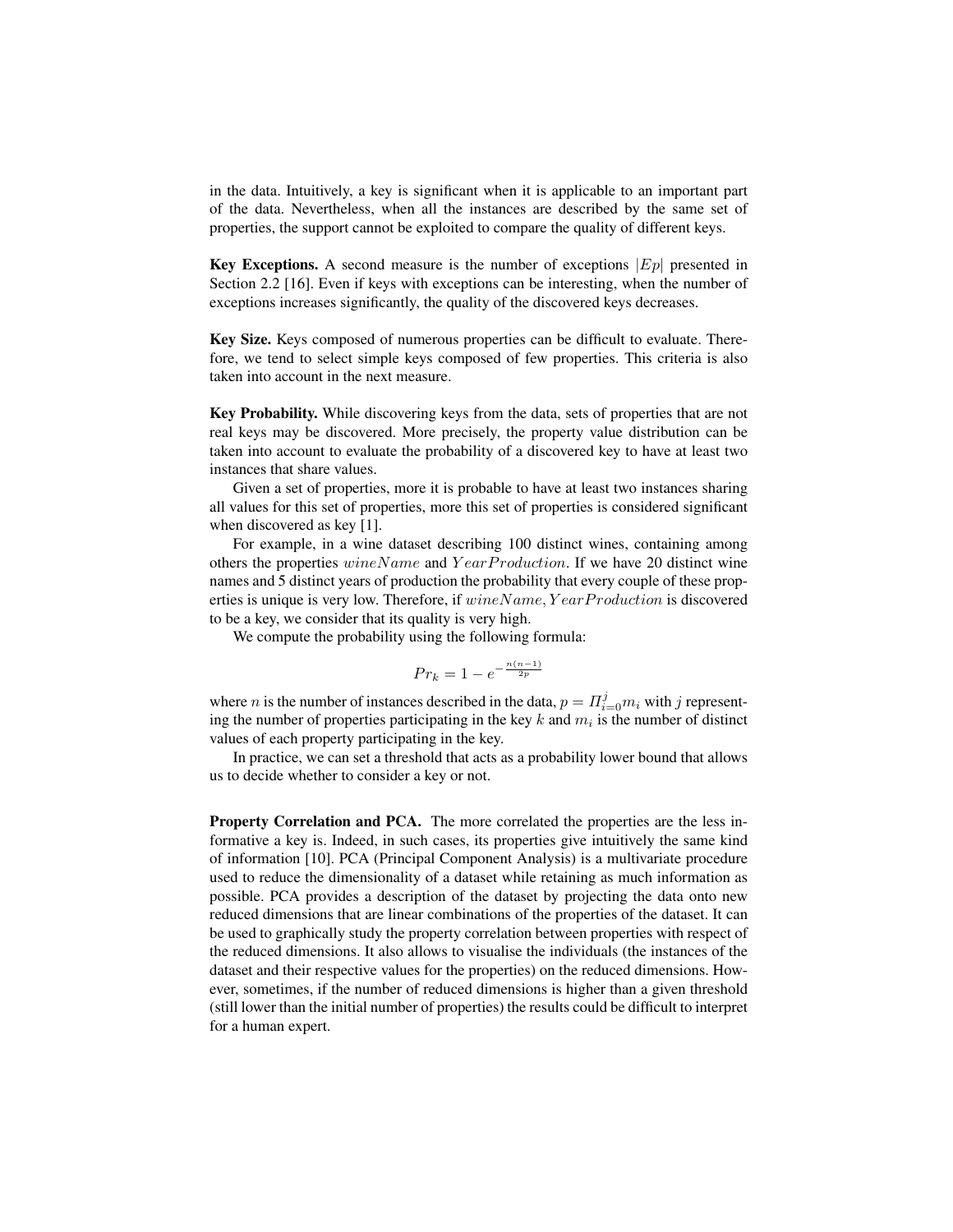Regarding key discovery, when the number of properties is to high, we consider that the correlation of the pairwise properties that make up a key is an indicator of how much the properties depend on each other. Please note that a correlation takes a value between -1 and 1.

## 3 Oenological Data Key Discovery

This section describes the practical results obtained for the method described above on a real dataset. The section is structured as follows. First, in Section 3.1 we describe the dataset used in the paper. We present in Section 3.2 the numerical experimental results: the preprocessing step of the dataset, the obtained keys and their quality measures.

#### 3.1 Wine Dataset Description

Wine aroma data investigated in this paper have been obtained during a 4 years (2011- 2014) research project called Pilotype. The aim of the project was to investigate the influence *(i)* of grape water stress on aroma precursors contents in berry and *(ii)* to study relationship between aromatic potential content in grapes and aroma profiling of corresponding wines. For this purpose, 3 different grape varieties (Chardonnay, Merlot and Grenache) from plots located in south of France (Languedoc-Roussilon region) were harvested then vinified according to three different winemaking processes. Enological, polyphenolic and aromatic analyses were performed along the winemaking process on grape, must and wine.

The data used here represent the different chemical based flavourings of wine. There are three datasets corresponding to three years of measurements: 2012, 2013, 2014. Each year measures the chemical flavouring of 63, 59 and respectively 44 wine instances. In each of the datasets used (2012, 2013, 2014), the wines are described using 19 flavourings (see column Analyzed molecules in Figure 3).

In 2013 and 2014, each grape variety was collected from at least 3 different plots in order to have triplicate conditions. Three different processes dedicated to white (Chardonnay), rosé (Grenache) and Red (Merlot) wines were used to obtain experimental wines at pilot scale (1 hL) and under standardized conditions (pilot technical cellar).

Experimental wines were analysed by classical methods (GC-MS/MS and LC-MS/MS) in order to quantify important aroma compounds as described in Figure 3. All these aroma compounds were quantified by Stable Isotope Dilution Assay (SIDA) to ensure high quality results in terms of accuracy and reproducibility.

Here, we are interested in automatically emerging any complementarity between flavours. Since, aroma compounds vary depending on the chosen year, the complementarities are studied year per year. In this context complementarity is understood in the sense that it allows for the flavours to combine in order to discriminate a fermentation method or not.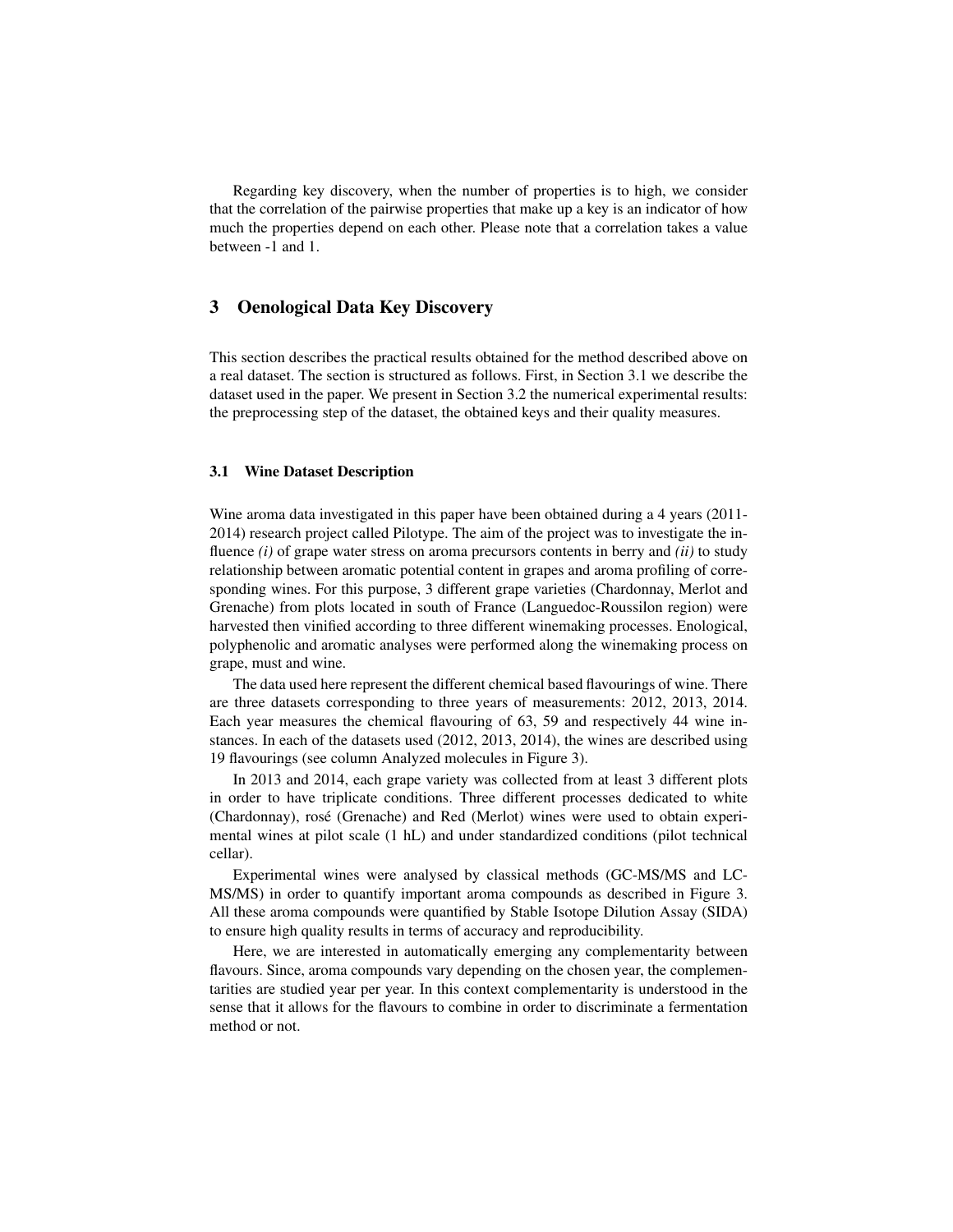| Chemical<br>families | Concentration<br>levels in wine | <b>Analyzed molecules</b>                     | <b>Analysis</b><br>methodology |
|----------------------|---------------------------------|-----------------------------------------------|--------------------------------|
|                      |                                 |                                               |                                |
| <b>Thiols</b>        | ppt                             | $3MH = 3$ mercaptohexanol                     | LC-MS/MS                       |
|                      |                                 | $3MHA = 3$ mercaptohexylacetate               |                                |
| <b>Esters</b>        | ppm                             | 2PHEN= 2-phenylethanol                        | GC-MS/MS                       |
|                      |                                 | AH= hexyl acetate                             |                                |
|                      |                                 | Al= isoamyl acetate                           |                                |
|                      |                                 | ABPE= phenethyl acetate                       |                                |
|                      |                                 | DE= ethyl decanoate                           |                                |
|                      |                                 | HE= ethyl hexanoate                           |                                |
|                      |                                 | OE= ethyl octanoate                           |                                |
|                      |                                 | BE= ethyl butyrate                            |                                |
|                      |                                 | 2HPE= Ethyl lactate                           |                                |
|                      |                                 | 3HBE= Ethyl 3-hydroxybutyrate                 |                                |
|                      |                                 | 2MBE= Ethyl 2-methylbutyrate                  |                                |
|                      |                                 | 2MPE= Ethyl isobutyrate                       |                                |
|                      |                                 | 2HICE= Ethyl leucate                          |                                |
| $C13-$               | Ppb                             | BDAM= beta-damascenone                        | GC-MS/MS                       |
| noriprenoïds         |                                 | <b>BION= beta-ionone</b>                      |                                |
| <b>PDMS</b>          | Ppb                             | Dimethylsulfide potential= S-methylmethione + | GC-MS/MS                       |
|                      |                                 | others compounds                              |                                |
| <b>GSH</b>           | ppm                             | Glutathione                                   | LC-MS/MS                       |

Fig. 3. Wine Flavourings In Pilotype Dataset

#### 3.2 Experiments

The data quantify the flavour potential of different wine varieties (expressed as instances in the RDF file). We took measurements for several different flavours thus we have a lot of flavour properties. We are interested to see if there are flavours that either go well together or are complementary. This means that when certain flavours are formed, the other flavours are not and vice-versa. Our approach will be able to extract such information from the numerical data. If a set of properties is a key that means that the flavours they represent are complementary.

Data Pre-processing. The data pre-processing step has been performed using *R* [13], a programming language and software environment for statistical computing and graphics. In this experiment, we grouped the data in quantiles using the Gumbel strategy, considering the modal position [11]. This strategy is commonly used in the R language. We grouped the datasets using 5-quantiles, 10-quantiles and finally 12-quantiles. The size of quantiles has been chosen taking into account the size of instances in the datasets. Choosing a big number of groups, may lead to not significant probability mass. In our case, each group always contains between 8% and 20% of values for a given property.

When setting the size of quantiles to less than 5, no keys were obtained. Similarly, since the datasets are describing few instances, setting a very big size of groups leads to the discovery of insignificant keys. Therefore, empirically, we selected 3 different sizes of quantiles to investigate the effect of the size in the results. Finally, the size of quantiles affects the probability score of a key.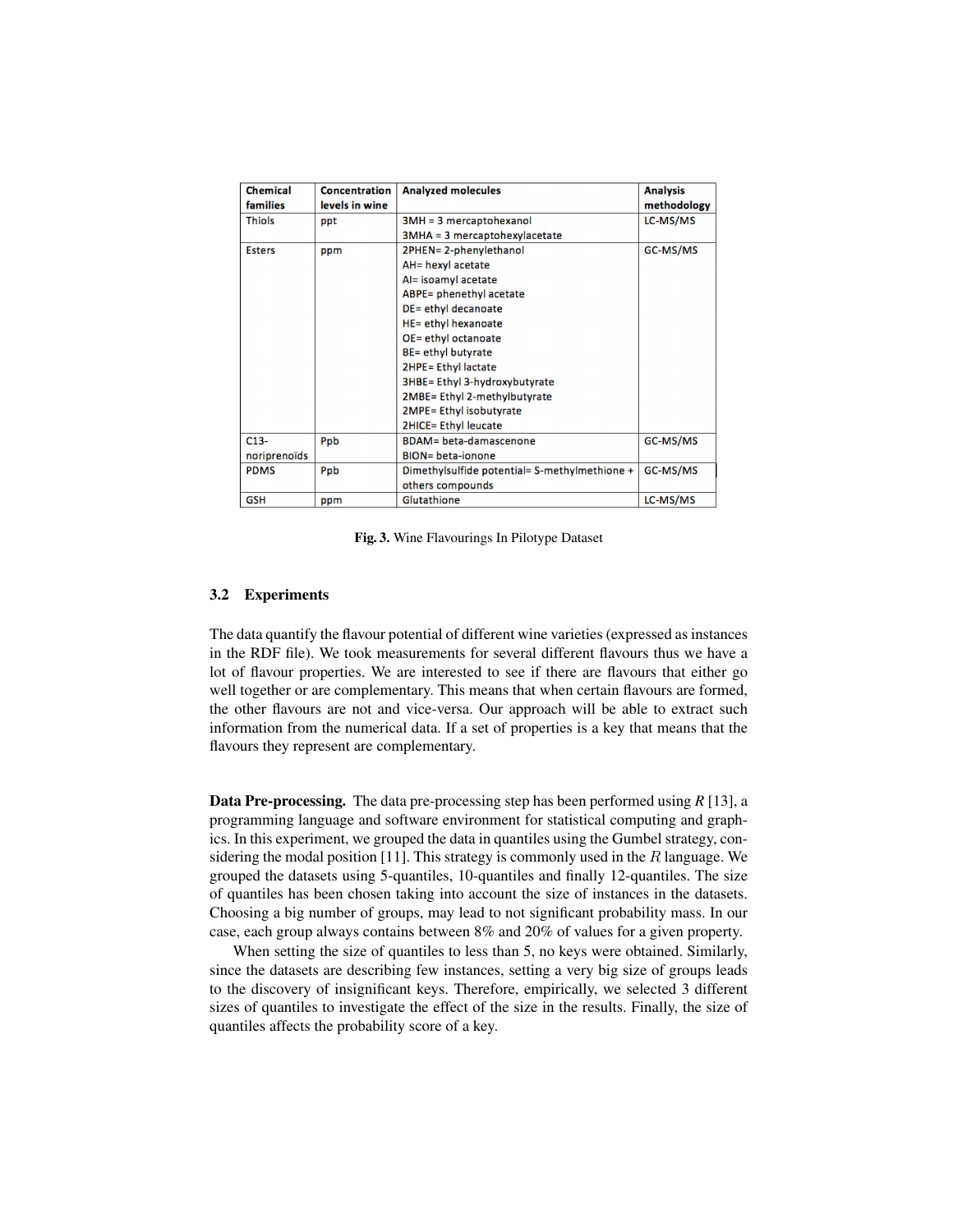Key Discovery. In Table 1 we show the number of discovered keys for the three datasets corresponding to the years 2012, 2013, 2014. The keys are shown for the datasets split in 5-quantiles, 10-quantiles and finally 12-quantiles.

We have discovered many minimal keys. Thus, we have used the key size quality measure to reduce the number of keys that can be shown to the expert. More precisely, for each year and each quantile only the keys that have the minimal size have been selected (see the values in bold in Table 1). In total we showed 104 keys to the expert.

Nb of properties/ Quantiles 2012 2013 2014  $3|4|5|3|4|5|3|4|5$ 5  $|0|0|0|0|2|72|0|0|32$ 10 0 23 472 3 305 1348 4 454 471

Table 1. Number Of Keys Per Year And Per Quantiles In Pilotype

12 0 1 149 24 461 705 13 415 664

|                                   |      |    |         | Year   Quantiles   Support   Probability   Size |   |
|-----------------------------------|------|----|---------|-------------------------------------------------|---|
| [3MHA, BDAM, GSH, 2MPE, 3MH] 2014 |      | 5  | 73%     | 26%                                             | 5 |
| [3MHA, GSH, OE, 2HICE, 3MH]       | 2014 | 5  | 73%     | 26%                                             | 5 |
| [3MHA, AI, PDMS, 2MPE, 3MH]       | 2014 | 5  | $100\%$ | 26%                                             | 5 |
| [3MHA, BE, PDMS, 2MPE, 3MH]       | 2014 | 5  | 100%    | 26%                                             | 5 |
| [BDAM, OE, PDMS, 3MH]             | 2012 | 10 | $100\%$ | 17%                                             | 4 |
| [GSH, OE, PDMS, 2PHEN]            | 2012 | 10 | $100\%$ | $17\%$                                          | 4 |
| [AI, BDAM, 2HICE, 3MH]            | 2012 | 10 | 100%    | 17%                                             | 4 |
| [3MHA, BDAM, GSH, 2MPE]           | 2013 | 5  | 63%     | 94%                                             | 4 |
| [3MHA, BDAM, GSH]                 | 2013 | 12 | 63%     | 64%                                             | 3 |
| [AH, BDAM, GSH]                   | 2013 | 12 | 63%     | 64%                                             | 3 |
| [BE, 2HICE, 3MH]                  | 2013 | 12 | $100\%$ | 64%                                             | 3 |
| [BDAM, GSH, 3MH]                  | 2013 | 12 | 63%     | 63%                                             | 3 |
| IGSH. PDMS. 3HBE1                 | 2013 | 10 | 63%     | 83%                                             | 3 |
| [BDAM, GSH, 3MH]                  | 2013 | 10 | 63%     | 83%                                             | 3 |
| [GSH, PDMS, 3HBE]                 | 2014 | 10 | 73%     | 63%                                             | 3 |
| [PDMS, 3HBE, 3MH]                 | 2014 | 12 | $100\%$ | 44%                                             | 3 |
| [3MHA, GSH, PDMS]                 | 2014 | 12 | 73%     | 44%                                             | 3 |
| [BE. GSH. 3MH]                    | 2014 | 12 | 73%     | 44%                                             | 3 |

Table 2. Quality Measures For Expert Validated Discovered Keys In Pilotype

Key Quality Measures. The expert has validated 18 keys among the 104 showed keys (i.e., 17.3%). In Table 2 we show for each validated key the obtained values for support, probability and size.

A set of 11 validated keys have key probability greater than 40%. This result shows that the probability measure allows to select a significant part of the relevant keys: the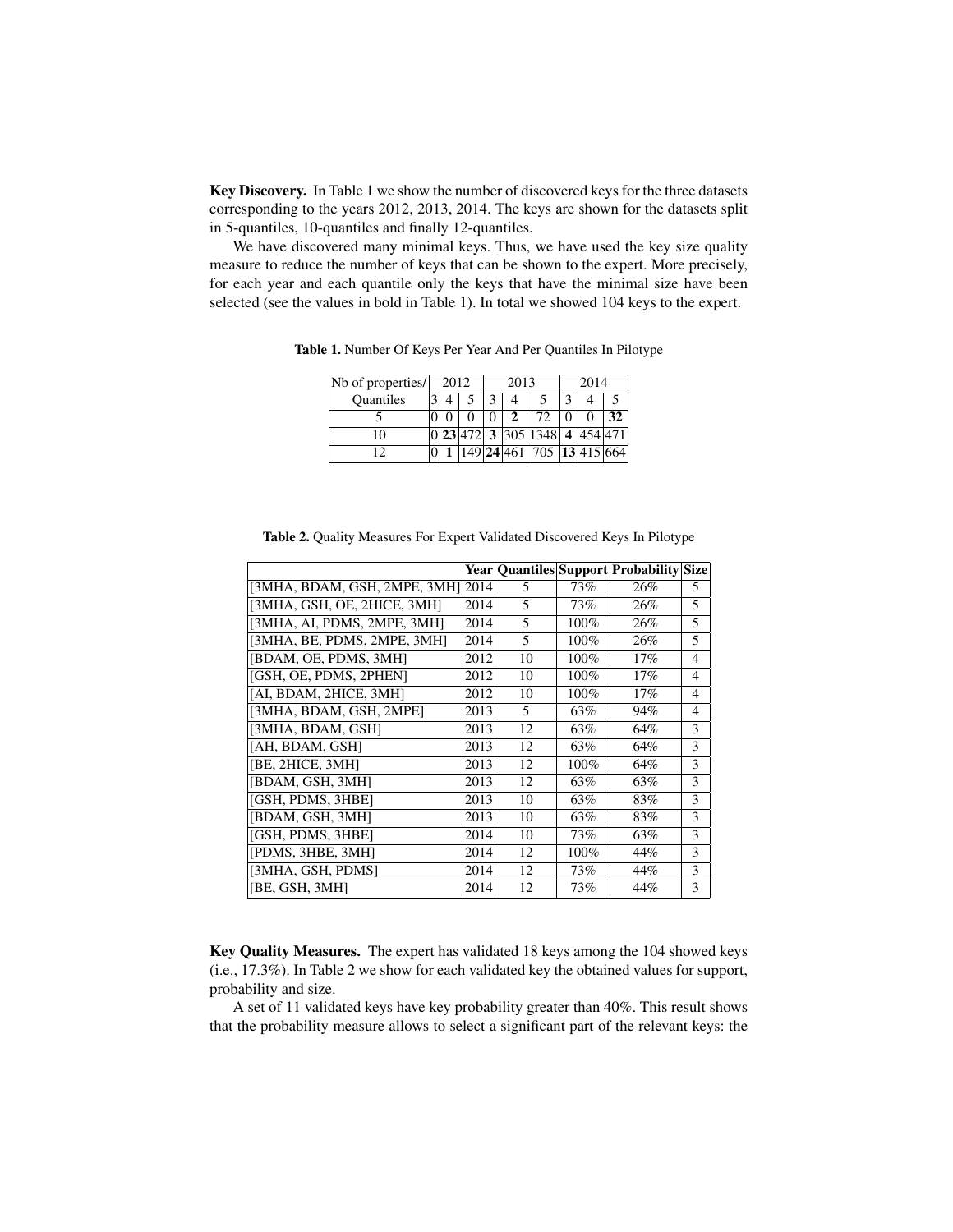smaller the probability of a set of properties being a key, the more of interest the key can be.

In the validated keys the support varies from 63% to 100% and the key probability from 17% to 94%. The fact that the expert selected a key with not a full support shows that the support as such is not a meaningful indicator of the quality of a key. Similarly we thought that the lower the number of properties in the key, the more informative the key is. However, the expert did not always follow this postulate and the best informative keys were selected as the keys of 5 properties.

To further our study, a qualitative evaluation is also available for the first three keys - the keys of size 5. They were considered by the expert as the most informative keys as each property in the key corresponds to a class of aromas in wine (i.e., same bio-genetic origin). These aromas and their pertinence as keys are better explained in Section 4.

This experiment has shown that the probability of keys is not monotonic with respect to their size. Moreover, we noticed that the probability alone is not sufficient to select all the relevant keys: the keys that were found to be the most interesting are the ones with a relatively small (but not the smallest, nor the biggest) probability. Therefore, other quality criteria should be defined such as correlation presented in Section 4.

Please note that the probabilities can serve as a way to help the expert against his /her own confirmation biases. For instance, the first key has an extremely small probability and even if the expert invariably can find a justification, from a data analysis point of view the key is artificial.

As a conclusion, on top the quantitative evaluation, a qualitative evaluation is highly needed. One reason for this is the complexity of the domain and of the data which is not easily analysed by simple numerical measures. Therefore, in the next section we will also analyse the results from a statistical point of view and put our results in context of oenological practices with a domain expert.

## 4 Evaluation

In this section we present the analysis of our results from a practical perspective. We have worked in close contact with one of the wine experts involved in the project Pilotype and the main results explained here are drawn after discussion with the domain expert.

#### 4.1 Statistical Key Analysis

The dataset was analyzed using bivariate and multivariate methods. Correlations of Pearson (linearity assumption) and Spearman (without assumption) were calculated pairwise [7]. A principal component analysis was used to get an global overview of the data [8].

We consider three of the discovered keys extracted from Table 2. The first key analysed is of size three: (BE, 2HICE, 3MH). The Pearson correlation of the pairwise properties of this key vary from 0 to 0.51. The second key of size four is (AI, BDAM, 2HICE, 3MH) varies from 0.05 to 0.42. Last, the key (3MHA, BE, PDMS, 2MPE and 3MH) varies from 0.02 and 0.49. Please note that a correlation of 0.5 is the highest correlation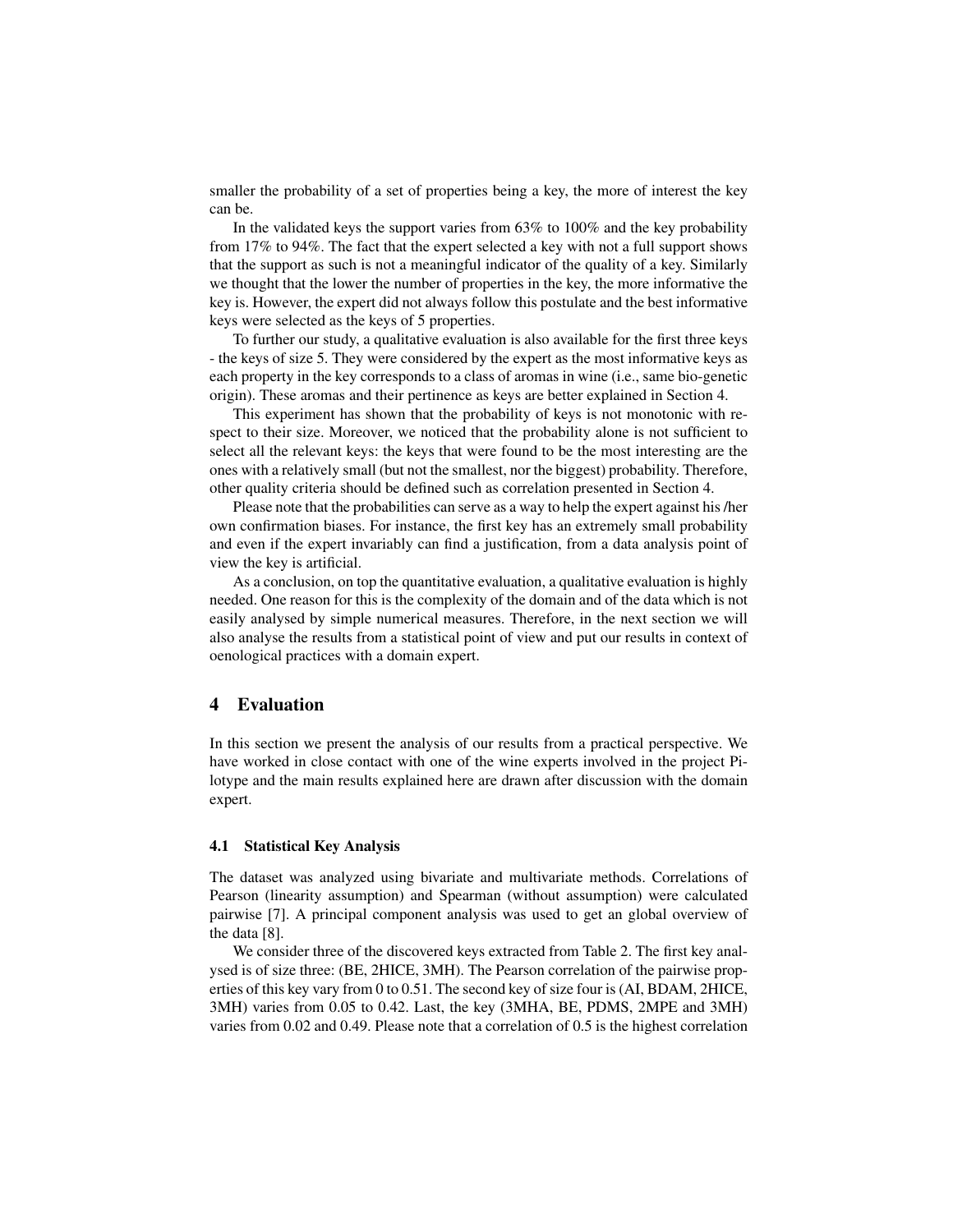between these properties. Similarly, the Spearman correlation of (BE, 2HICE, 3MH) varied from 0.05 to 0.55. This confirms our hypothesis that because the properties are not significantly correlated their combination functions well as an interesting key.

We now provide the second statistical analysis that aims to multivariate analyse the data. We consider here the 2012 dataset. The PCA on our dataset on the two first principle components (Dimension 1 and 2) can explain 62% of the variability. We can see that individuals are projected into the two first axis following the oenological modality.

The information we can extract from the PCA analysis on the first and second dimension is as follows. GSH and PDMS (present in the 6th key shown in Table 2) are badly explained by the PCA detailed in Figure 4. 2PHEN is little explained by first axis and not much explained by the second axis. In general, aromatic properties are drowned within other properties and we cannot interpret them. This allows us to show the limits of the PCA analysis and its complementarity to the analysis of the key pertinence.



Fig. 4. PCA Of 2012 Dataset

#### 4.2 Oenological Key Significance

Please note the description of wine flavourings in Figure 3. Here we discuss the qualitative value of the first three keys (the keys of size 5) found the most pertinent by the domain expert. These keys are composed of several aromas that are complementary to each other. Therefore they allow to better identify a wine. More precisely 3MHA and 3MH give some information on the thiol biogenesis. The higher the presence of thiol, the more the grapefruit and passion fruit like aroma is present in the wine. Such aromas are very appreciated by consumers. The PDMS gives an idea of the ageing potential of wine. The older the wine, the more DMS is released. The DMS plays an important role in the fruity taste of the wine. BE and AH are fermenting indicators and GSH gives an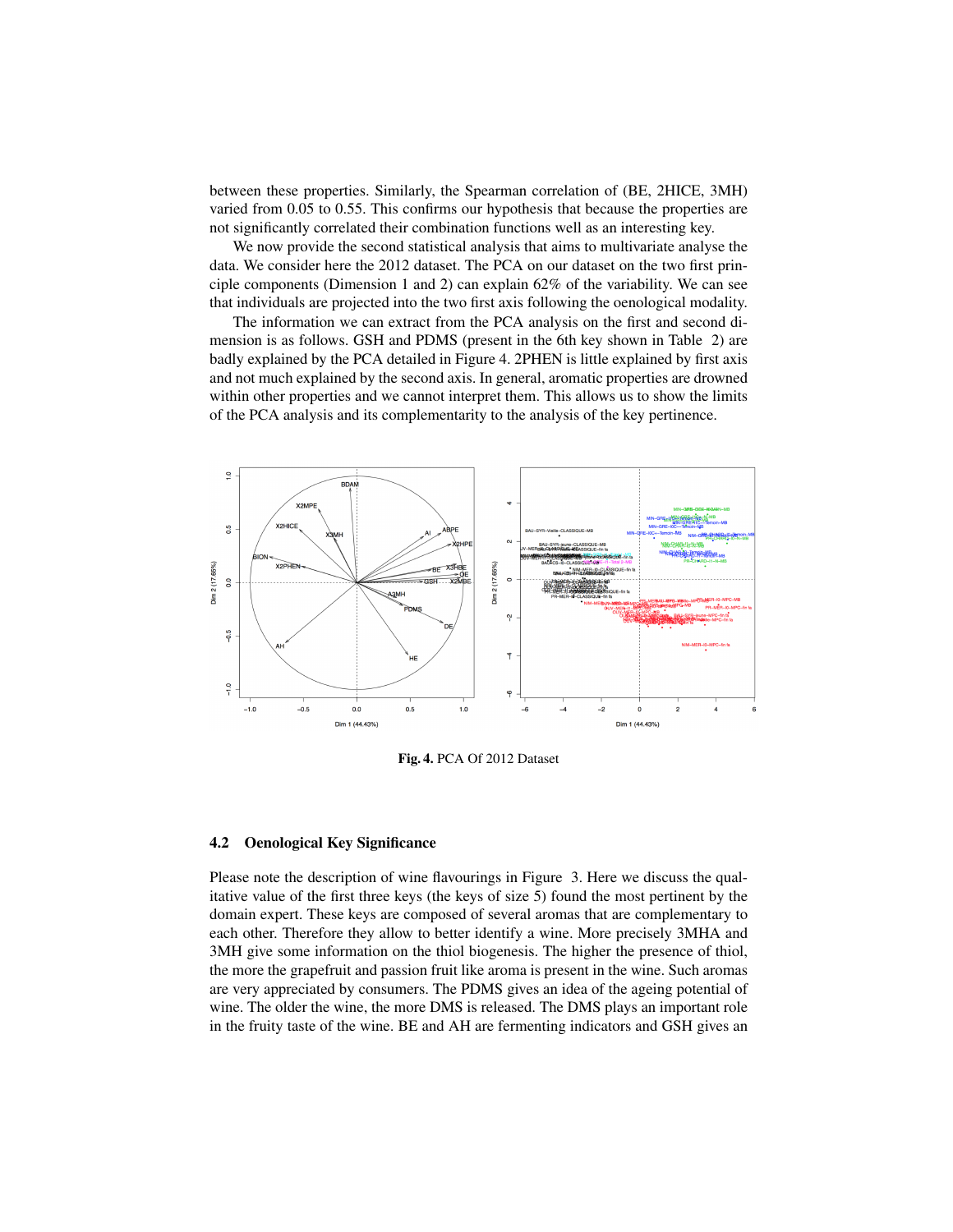idea of the level of wine oxidation. Last 2MPE gives an indication of the fermentation level of the biogenesis.

We observe that most of the obtained keys contain a class of aroma per element of the key (property). This characteristic allows the expert to define wine aromatic profiles.

## 5 Discussion

In a context of life science, it is important to be able to simultaneously analyse large datasets with multiple properties on large population with the aim of a comprehensive understanding of the studied system. To this end, different classical methods are available. These approaches are used for exploratory purposes in order to give more insights or descriptions into biological studies: Principal Component Analysis (global overview), Multiple Factor Analysis, Canonical Correlation Analysis or Partial Least Squares Regression (relationships of different types of properties in a non-supervised or supervised context). Sparse versions of these methods are then used in order to select relevant properties on data. This allows to explain most of the variance/covariance data structure using linear combinations of the original properties.

The great advantage of these geometrical methods is the possibility of representing the data in reduced dimensions (usually the three first components) for a global overview. Yet, to be restricted to these first components may seem too much simplified, especially since these planar visualizations often suffer of a lack of biological interpretability and require statistical background skills. The application of these kinds of methods can also be limited by the size of the dataset (particularly for CCA) and the noisy and multicolinearity characteristics of the properties (PCA, CCA, MFA). Furthermore in the case of highly dimensional case, these methods are extremely cumbersome to use.

In this paper we presented a method that allows key discovery on oenology experimental numerical data rendered symbolic by means of quantiles. We have evaluated our method practically and tested it with domain experts.

The research avenues opened by this work are numerous. First the analysis of the correlation between probabilities and the keys discovery should be taken at a larger scale and, if possible, on synthetic datasets that will allow the better analyse it. Second, we could envisage an interface with the domain expert that will facilitate the understanding of keys. This method could be generalized for association rules and dependencies allowing to discover hidden rules within the numerical data. Last, using the Pearson correlation allowed us to see that certain properties are strongly correlated. Such attributes are important to be known as they might not bring complementarity when mining for key discovery. Therefore, such information could be used in order to prune large datasets that do not scale up.

#### Acknowledgments

The third author acknowledges the support of ANR grants ASPIQ (ANR-12-BS02-0003), QUAL-INCA (ANR-12-0012) and DURDUR (ANR-13-ALID-0002). The work of the third author has been carried out part of the research delegation at INRA MISTEA Montpellier and INRA IATE CEPIA Axe 5 Montpellier.